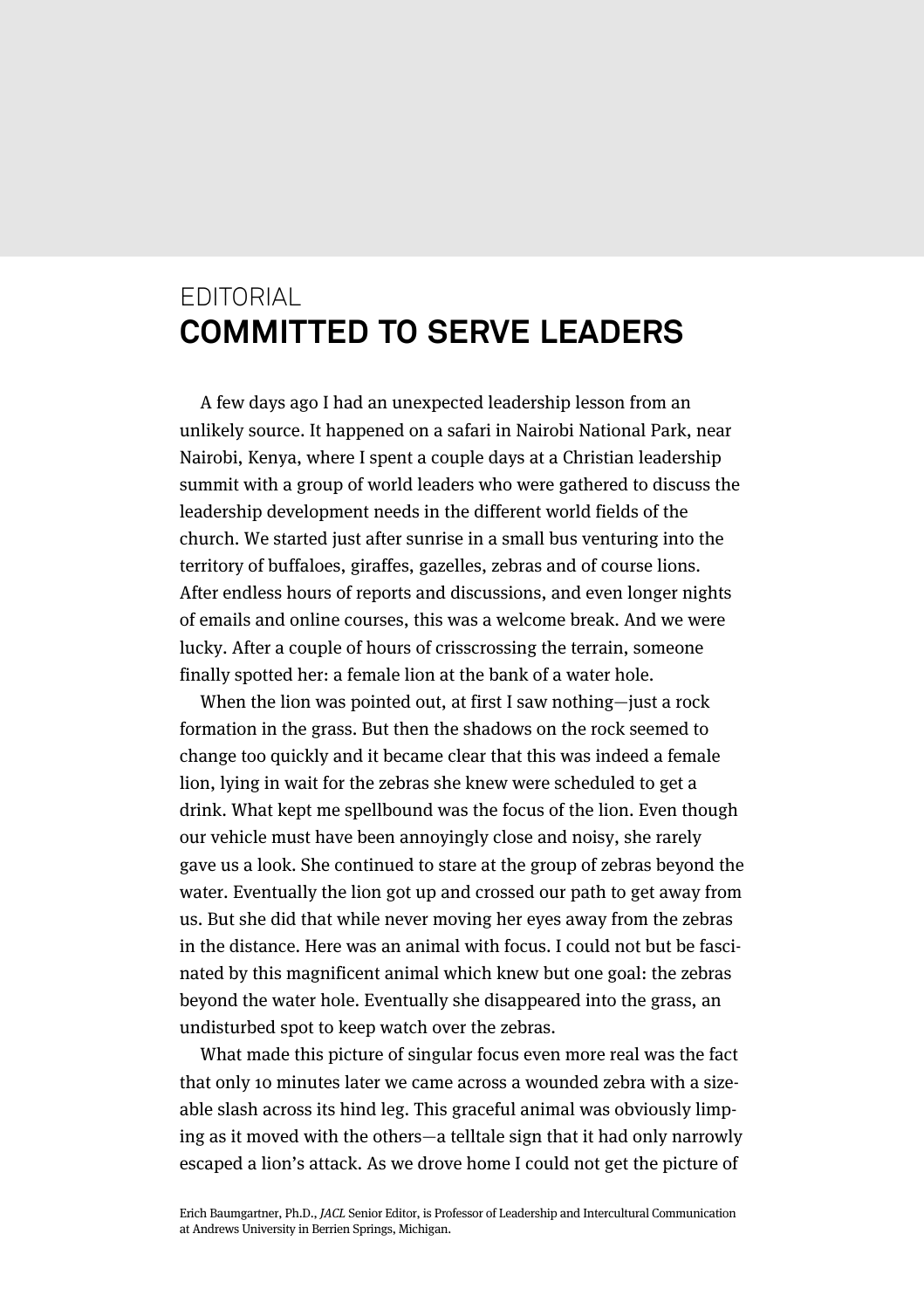the lion—focused on her prey—out of my mind. Leaders need focus today more than ever. How often do we get sidetracked and lose our focus only to discover that we missed precious opportunities to make a difference?

## **Refocusing the Journal**

If you are one of those readers who have been wondering if the Journal of Applied Christian Leadership was still alive, I don't blame you. I actually owe you an explanation for why you had to wait so long for this issue. In two words: time and resources. Most of us working with the journal have many other responsibilities. During the last few months JACL has gone through a difficult period of struggling to find the resources to continue producing the high-quality journal you have become accustomed to. Still, many things have happened which have advanced the mission of the journal. First, we developed a very functional and helpful website which is one of the primary ways we communicate with our readership. Then, several months ago, the journal was accepted by the indexing services of EBSCO and ProQuest. This will make the journal available to thousands of students and teachers of leadership in institutions around the world who are subscribers to these outstanding services.

These new commitments also made it clear that we needed to expand the circle of those committed to producing a credible, highquality, peer-reviewed academic journal two times a year. This process has taken longer than expected. But I am happy to announce three new members of our team: as of December 2011, Shirley Freed, the director of the Leadership Program at Andrews University, has become the Managing Editor of the journal. Her responsibilities include the timely production of the journal. The issue that you are holding in your hand is the first fruit of her outstanding leadership. Stan Patterson, the Director of the Christian Leadership Center, has taken over as Book Review Editor. Andrews University has also increased the resources available to the journal to support the administrative work and the scholarly processes that are vital to the flourishing of the journal. Jasmine Fraser, a doctoral student at Andrews University, has joined the editorial office. In addition, we have a growing number of professors teaching leadership in graduate programs who are cooperating with us in spotting good research to report, reviewing books important for Christian leaders, and alerting us to important research findings already published that should be summarized and made available to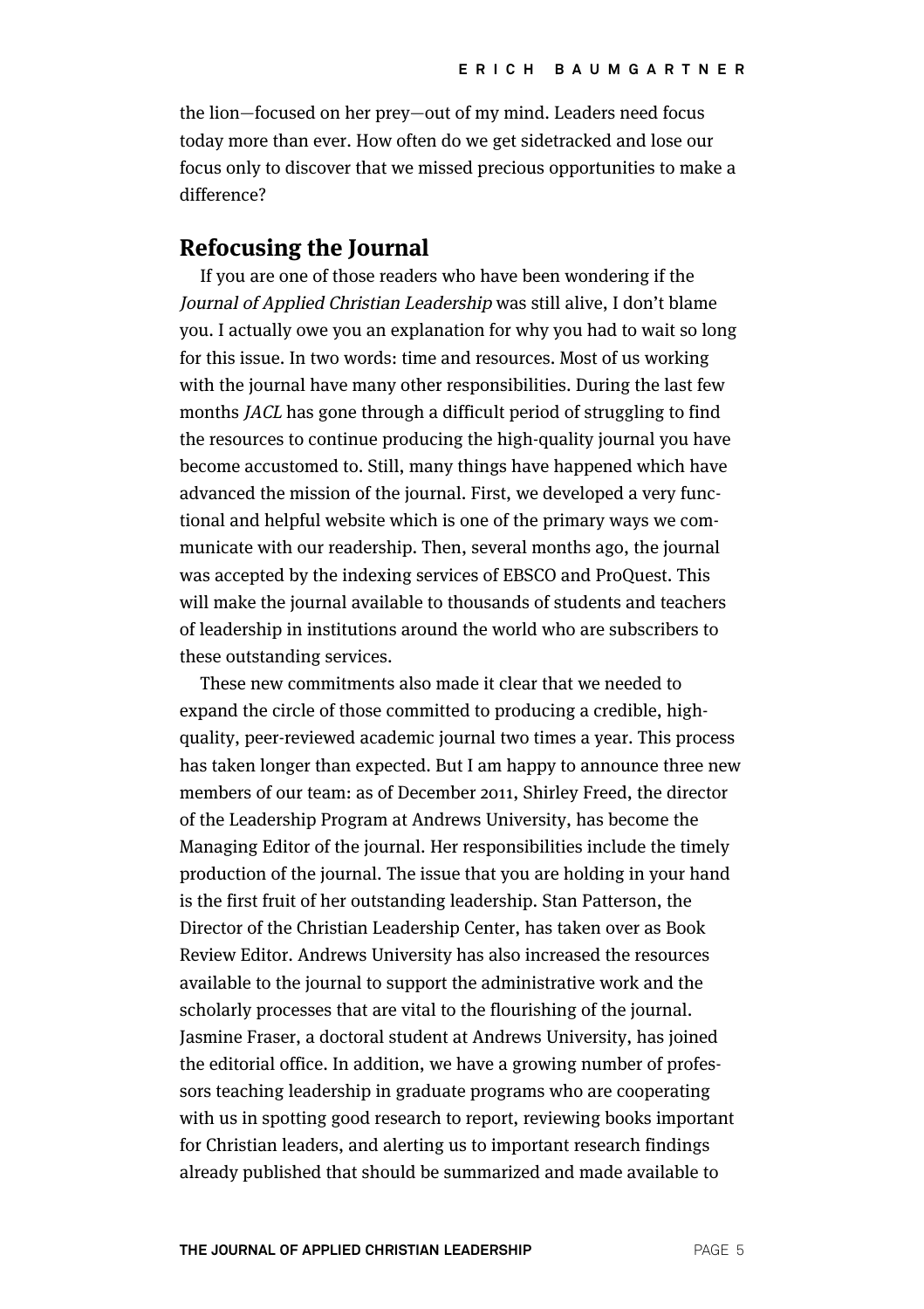Christian leaders. We thank you for these great services without which the journal could not exist.

## **This Issue**

For years the Leadership Program at Andrews University has required those entering the program to write a narrative of their life and leadership vision before drawing up a detailed personal plan for the required and self-chosen competencies. Participants have often commented on how helpful this process of writing about their own lives has been. In the process of reading many of these narratives Sylvia Gonzalez, one of the faculty members of the Leadership Program, found that stories of difficulties and suffering were often used by participants to explain their development as Christian leaders. To better understand this potential connection between the formation of leadership capacity and hardship, Sylvia decided to interview a number of Christian leaders who are now serving in leading positions in Christian organizations. In this issue she reports the results of her research.

It is one thing to write a mission statement; it is another to live it out as an organization. In "Revisioning Mission in PostChristendom," David Boshart, the Executive Conference Minister of the Central Plains Mennonite Conference, looks at how church planters and regional and national church leaders keep the commitment to mission alive in the church. Building on his dissertation research, which has recently been published by Wipf and Stock, David shares three core commitments essential to mission vitality, illustrating them with the story of Missio Dei, a new Mennonite church planted in Minneapolis.

Is there anything Christian executives can learn from the Biblical concepts of kingship? Stan Patterson looks at the first illegitimate king in Israel and concludes that God's ideals take us beyond kingly power. But Michael Cafferky, who just recently published Management: A Faith-Based Perspective with Prentice Hall, argues that we might do well to reconsider our hesitance for looking at the Biblical material connected to God's instructions for kings.

## **Leadership Conferences**

We are excited to announce two leadership events that will be hosted at Andrews University, sponsored by the Christian Leadership Center and JACL together with the Department of Leadership. One is the Second Annual Leadership Conference at Andrews University. This